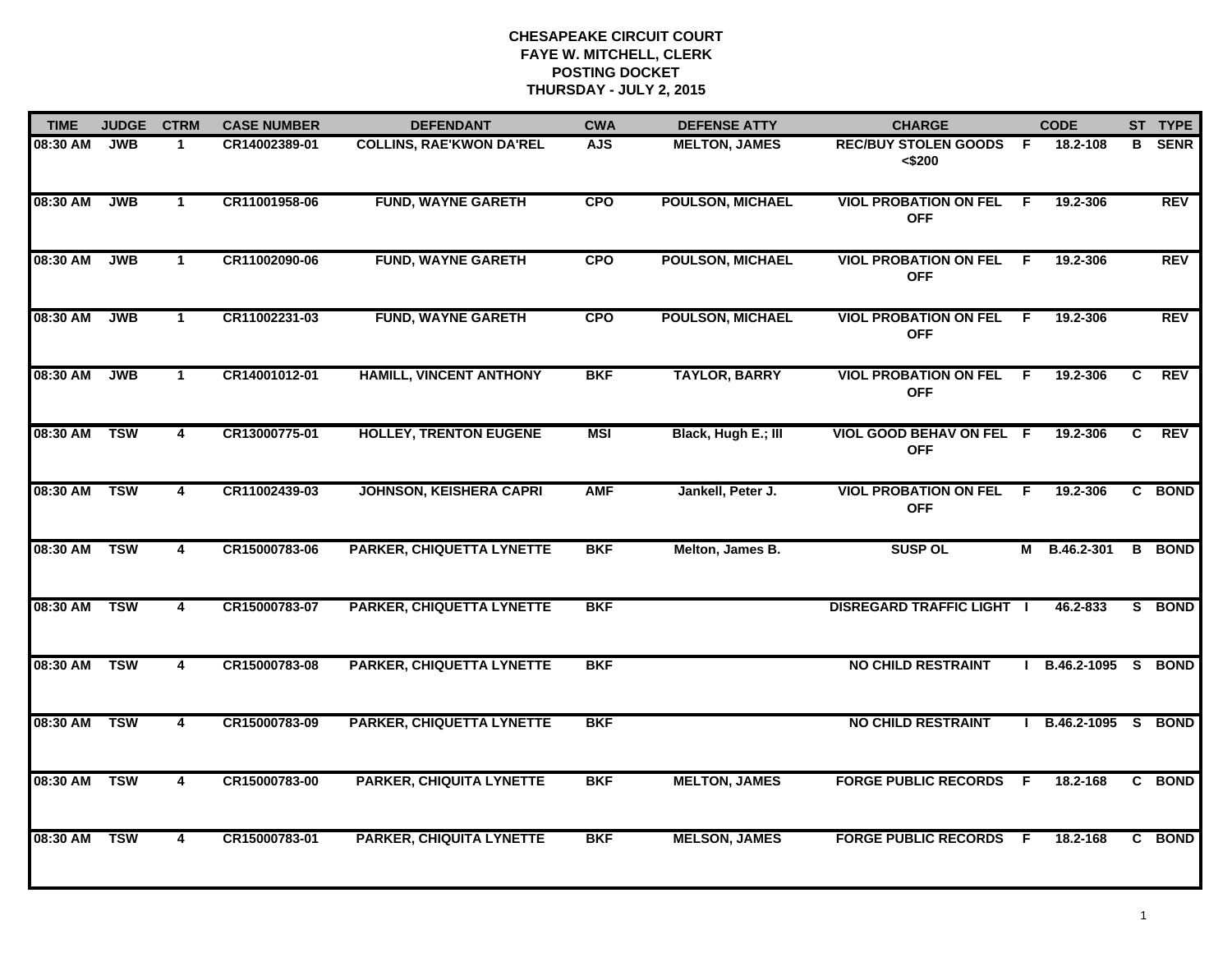| <b>TIME</b>   | <b>JUDGE</b> | <b>CTRM</b>             | <b>CASE NUMBER</b> | <b>DEFENDANT</b>                | <b>CWA</b> | <b>DEFENSE ATTY</b>     | <b>CHARGE</b>                                |     | <b>CODE</b> |    | ST TYPE       |
|---------------|--------------|-------------------------|--------------------|---------------------------------|------------|-------------------------|----------------------------------------------|-----|-------------|----|---------------|
| 08:30 AM TSW  |              | 4                       | CR15000783-02      | <b>PARKER, CHIQUITA LYNETTE</b> | <b>BKF</b> | <b>MELTON, JAMES</b>    | <b>FORGE PUBLIC RECORDS</b>                  | - F | 18.2-168    | C. | <b>BOND</b>   |
| 08:30 AM      | <b>TSW</b>   | $\overline{\mathbf{4}}$ | CR15000783-03      | <b>PARKER, CHIQUITA LYNETTE</b> | <b>BKF</b> | <b>MELTON, JAMES</b>    | <b>UTTER FORGED PUBLIC</b><br><b>RECORDS</b> | F   | 18.2-168    | C. | <b>BOND</b>   |
| 08:30 AM      | <b>TSW</b>   | 4                       | CR15000783-04      | <b>PARKER, CHIQUITA LYNETTE</b> | <b>BKF</b> | <b>MELTON, JAMES</b>    | <b>UTTER FORGED PUBLIC</b><br><b>RECORDS</b> | F   | 18.2-168    |    | C BOND        |
| 08:30 AM      | <b>TSW</b>   | 4                       | CR15000783-05      | <b>PARKER, CHIQUITA LYNETTE</b> | <b>BKF</b> | <b>MELTON, JAMES</b>    | <b>UTTER FORGED PUBLIC</b><br><b>RECORDS</b> | F.  | 18.2-168    |    | C BOND        |
| 08:30 AM      | <b>TSW</b>   | 4                       | CR15000783-10      | <b>PARKER, CHIQUITA LYNETTE</b> |            | <b>MELTON, JAMES B</b>  | <b>IDENTITY THEFT</b>                        | М   | 18.2-186.3  |    | C BOND        |
| 08:30 AM MATA |              | 5                       | CR10002593-03      | HUNT, MARTINI ANTONIO           | <b>MLK</b> | <b>BOUCHARD, JULIAN</b> | <b>VIOL PROBATION ON FEL</b><br><b>OFF</b>   | -F  | 19.2-306    | C  | REV           |
| 08:30 AM MATA |              | $5\phantom{.0}$         | CR14001223-00      | <b>NEWSOME, RONNIE R; JR</b>    | <b>ASA</b> | Byrum, Robert G.        | <b>VIOL PROBATION ON FEL</b><br><b>OFF</b>   | - F | 19.2-306    | C  | <b>REV</b>    |
| 08:30 AM MATA |              | 5                       | CR14001278-00      | <b>ORE, TRENTON JOSEPH</b>      | <b>PLC</b> | <b>WEGMAN, ROBERT L</b> | <b>VIOL PROBATION ON FEL</b><br><b>OFF</b>   | -F  | 19.2-306    | C. | <b>MOT</b>    |
| 08:30 AM MATA |              | 5                       | CR13001791-00      | <b>PERRY, ROBERT JAMES; SR</b>  | <b>JAF</b> | Wegman, Robert L        | <b>GRAND LARCENY</b>                         | F   | 18.2-95     |    | <b>B</b> MOPT |
| 08:30 AM MATA |              | 5                       | CR13000059-01      | <b>WHITE, DAVID SAMUEL</b>      | <b>JAF</b> | <b>BOUCHARD, JULIAN</b> | <b>VIOL PROBATION ON FEL</b><br><b>OFF</b>   | E   | 19.2-306    | C. | <b>REV</b>    |
| 08:30 AM      | <b>RDS</b>   | 6                       | CR11001450-03      | <b>DANIELS, DWAYNE EUGENE</b>   | <b>CPO</b> | <b>DRAPER, ANTHONY</b>  | <b>VIOL PROBATION ON FEL</b><br><b>OFF</b>   | -F  | 19.2-306    | C. | <b>REV</b>    |
| 08:30 AM      | <b>RDS</b>   | 6                       | CR12002948-00      | <b>SANDERS, MARCUS A</b>        | <b>MSI</b> | <b>SACKS, ANDREW K</b>  | <b>PWID HEROIN</b>                           | F.  | 18.2-248    | В  | RE            |
| 08:30 AM      | <b>RDS</b>   | 6                       | CR12002948-01      | <b>SANDERS, MARCUS A</b>        | <b>MSI</b> | <b>SACKS, ANDREW</b>    | <b>PWID COCAINE</b>                          | F   | 18.2-248    | в  | <b>RE</b>     |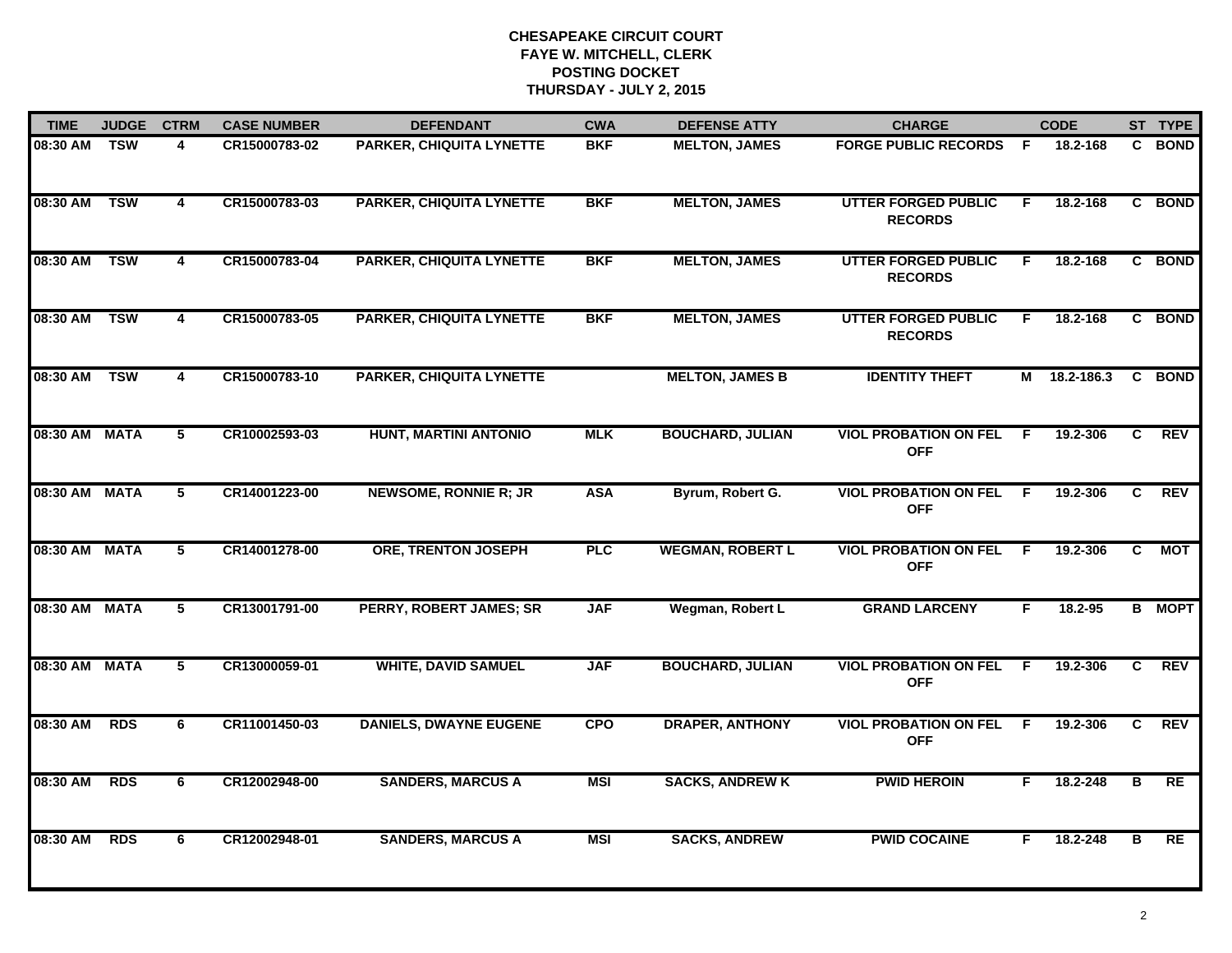| <b>TIME</b> | <b>JUDGE</b> | <b>CTRM</b>             | <b>CASE NUMBER</b> | <b>DEFENDANT</b>               | <b>CWA</b> | <b>DEFENSE ATTY</b>      | <b>CHARGE</b>                                 | <b>CODE</b> |                 |                | ST TYPE       |
|-------------|--------------|-------------------------|--------------------|--------------------------------|------------|--------------------------|-----------------------------------------------|-------------|-----------------|----------------|---------------|
| 08:30 AM    | <b>RDS</b>   | 6                       | CR12002948-02      | <b>SANDERS, MARCUS A</b>       | MSI        | <b>SACKS, ANDREW</b>     | <b>TRANSPORT DRUGS TO</b><br><b>VA:PWID</b>   |             | F 18.2-248.01   | B              | <b>RE</b>     |
| 08:30 AM    | <b>RDS</b>   | 6                       | CR12002948-03      | <b>SANDERS, MARCUS A</b>       | <b>MSI</b> | <b>SACKS, ANDREW</b>     | <b>TRANSPORT DRUGS TO</b><br><b>VA:PWID</b>   |             | F 18.2-248.01 B |                | <b>RE</b>     |
| 08:30 AM    | <b>RDS</b>   | 6                       | CR12002948-04      | <b>SANDERS, MARCUS A</b>       | <b>MSI</b> | <b>SACKS, ANDREW</b>     | POSSESS MARIJUANA, 1ST M<br><b>OFF</b>        |             | 18.2-250.1      | B              | RE            |
| 08:30 AM    | <b>RDS</b>   | 6                       | CR12002948-05      | <b>SANDERS, MARCUS A</b>       | <b>MSI</b> | <b>SACKS, ANDREW</b>     | POSSESS GUN W/ SCH I-II<br><b>DRUG</b>        | - F         | 18.2-308.4      | В              | <b>RE</b>     |
| 08:30 AM    | <b>RDS</b>   | 6                       | CR12000082-01      | <b>SWINDELL, ROY RODRICK</b>   | <b>CPO</b> | <b>PASS, STEPHANIE P</b> | <b>VIOL PROBATION ON FEL</b><br><b>OFF</b>    | F.          | 19.2-306        |                | C BOND        |
| 08:30 AM    | <b>RDS</b>   | 6                       | CR12001354-01      | <b>WILLIAMS, JAI DEROSS</b>    | PLC        | Jankell, Peter J.        | <b>VIOL PROBATION OF MISD M</b><br><b>OFF</b> |             | 19.2-306        |                | C MOPT        |
| 08:30 AM    | <b>RDS</b>   | 6                       | CR11000980-01      | <b>WORSLEY, CLIFTON LAMONT</b> | PLC        | Buyrn, William E.        | <b>VIOL PROBATION ON FEL</b><br><b>OFF</b>    | - F         | 19.2-306        | $\overline{c}$ | REV           |
| $9:00$ AM   | <b>MATA</b>  | $\overline{5}$          | $***$              | **Drug Court Program**         | $**$       | $***$                    | $***$                                         |             |                 |                |               |
| 09:30 AM    | <b>TSW</b>   | 4                       | CR15000839-00      | <b>BYRD, DAMIEN D</b>          | <b>CPO</b> |                          | <b>DRIVE W/LIC REVOKED,</b><br>3RD+ OFF       | М           | 46.2-301        | S              | <b>AC</b>     |
| 09:30 AM    | <b>TSW</b>   | 4                       | CR11003060-03      | <b>CAHOON, KELLY MICHELLE</b>  | <b>CPO</b> | <b>PIERSALL, VON</b>     | <b>VIOL PROBATION ON FEL</b><br><b>OFF</b>    | E           | 19.2-306        |                | C ADAT        |
| 09:30 AM    | <b>TSW</b>   | $\overline{\mathbf{4}}$ | CR11003060-04      | <b>CAHOON, KELLY MICHELLE</b>  | <b>CPO</b> |                          | <b>FTA - REVOCATION</b><br><b>HEARING</b>     | М           | 18.2-456        |                | C ADAT        |
| 09:30 AM    | <b>TSW</b>   | $\overline{\mathbf{4}}$ | CR14001056-00      | <b>ELLIOTT, ANTHONY C; JR</b>  |            |                          | <b>SUSP O/L</b>                               | М           | B.46.2-301      |                | S ADAT        |
| 09:30 AM    | <b>TSW</b>   | 4                       | CR14001056-01      | <b>ELLIOTT, ANTHONY C; JR</b>  |            |                          | <b>FTA-ADAT</b>                               | М           | 18.2-456        |                | <b>B</b> ADAT |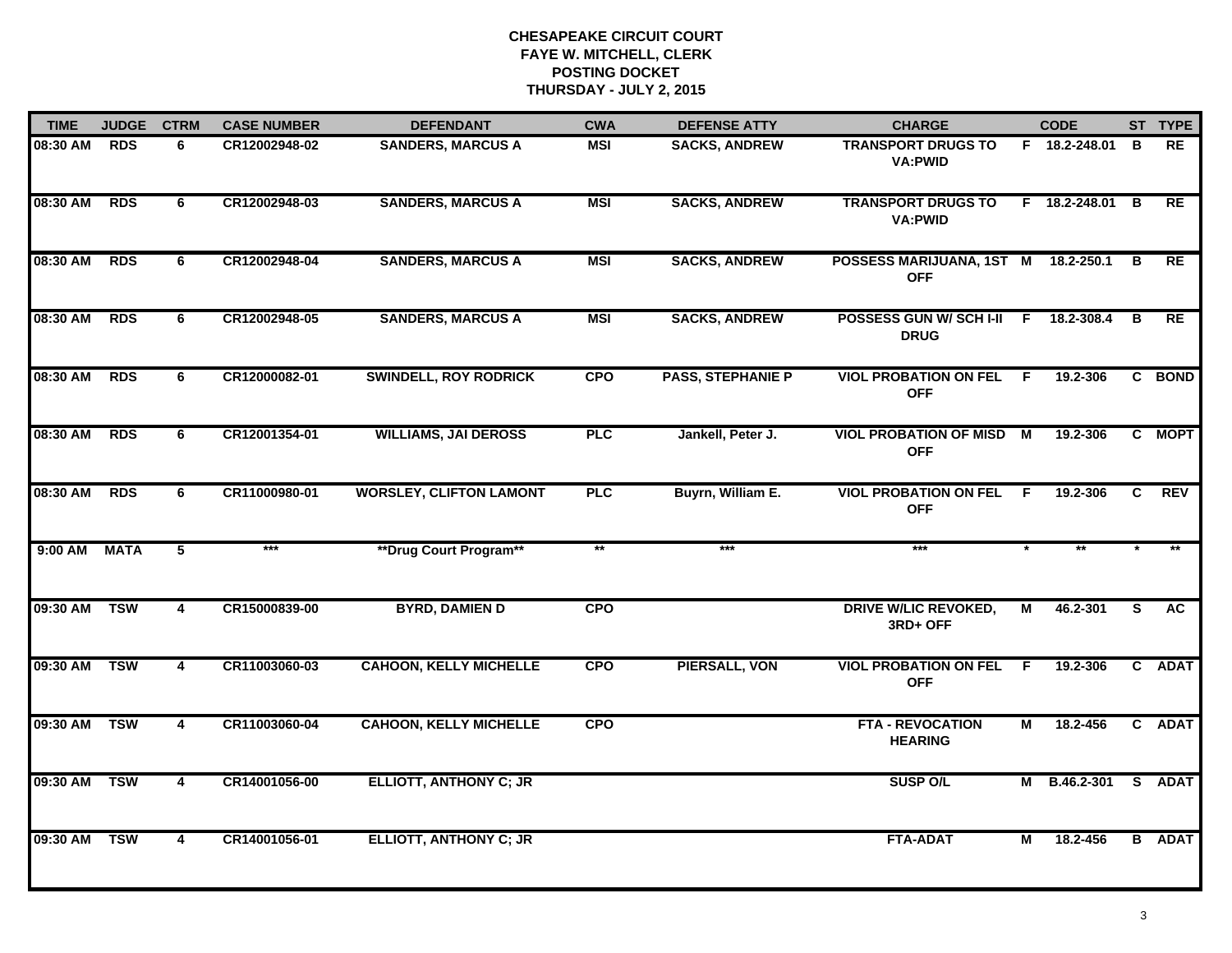| <b>TIME</b> | <b>JUDGE</b> | <b>CTRM</b>    | <b>CASE NUMBER</b> | <b>DEFENDANT</b>               | <b>CWA</b> | <b>DEFENSE ATTY</b>        | <b>CHARGE</b>                                     |              | <b>CODE</b>  |                | ST TYPE       |
|-------------|--------------|----------------|--------------------|--------------------------------|------------|----------------------------|---------------------------------------------------|--------------|--------------|----------------|---------------|
| 09:30 AM    | <b>TSW</b>   | 4              | CR10000375-01      | <b>TRIOLO, SUMMER TAMARA</b>   |            |                            | <b>VIOL PROBATION ON FEL</b><br><b>OFF</b>        | - F          | 19.2-306     |                | C ADAT        |
| 09:30 AM    | <b>TSW</b>   | 4              | CR15001227-00      | <b>TRIOLO, SUMMER TAMARA</b>   |            |                            | <b>VIOL PROBATION ON FEL</b><br><b>OFF</b>        | F            | 19.2-306     |                | C ADAT        |
| 10:00 AM    | <b>JWB</b>   | $\mathbf{1}$   | CR12000819-02      | <b>FAULCON, BRIAN WESLEY</b>   | <b>WHC</b> | Doummar, Richard H.        | <b>ROBBERY</b>                                    | F            | 18.2-58      | B              | МОТ           |
| 10:00 AM    | <b>JWB</b>   | $\overline{1}$ | CR12000819-03      | <b>FAULCON, BRIAN WESLEY</b>   | <b>WHC</b> | Doummar, Richard H.        | <b>USE DISPLAY F/ARM COM</b><br><b>ROBBERY</b>    | - F          | 18.2-53.1    | В              | МОТ           |
| 10:00 AM    | <b>JWB</b>   | $\mathbf{1}$   | CR97002010-00      | <b>GARY, MICHAEL ANDREW</b>    | PLC        | <b>DOUGLAS B. OTTINGER</b> | <b>ATT POSS HEROIN</b>                            | F.           | 18.2-250     | $\mathbf{o}$   | <b>ROL</b>    |
| 10:00 AM    | <b>JWB</b>   | $\mathbf{1}$   | CR15000924-00      | PHILLIPS, RACHEL LYNN          | <b>PLC</b> | <b>GLASS, DALTON</b>       | <b>FORGE CHECK</b>                                | F.           | 18.2-172     |                | <b>B</b> PLEA |
| 10:00 AM    | <b>JWB</b>   | $\mathbf{1}$   | CR15000924-01      | PHILLIPS, RACHEL LYNN          | <b>PLC</b> | <b>GLASS, DALTON</b>       | <b>UTTER FORGED CHECK</b>                         | F.           | 18.2-172     | $\overline{B}$ | <b>PLEA</b>   |
| 10:00 AM    | <b>JWB</b>   | $\mathbf{1}$   | CR15000924-02      | <b>PHILLIPS, RACHEL LYNN</b>   | <b>PLC</b> | <b>GLASS, DALTON</b>       | <b>OBTAIN MONEY BY FALSE F</b><br><b>PRETENSE</b> |              | 18.2-178     |                | <b>B</b> PLEA |
| 10:00 AM    | <b>JWB</b>   | $\mathbf 1$    | CR15000806-00      | <b>WILLIAMS, TIFFANY LARAY</b> | <b>MLK</b> | Winn, A Robinson           | PETIT LARCENY 3RD+ OFF F                          |              | 18.2-96      |                | <b>B</b> PLEA |
| 10:00 AM    | <b>EPG</b>   | 3 <sup>1</sup> | CR15001250-00      | <b>BILAL, AHMAD R</b>          | <b>CPO</b> | <b>SACKS, ANDREW</b>       | <b>BOND APPEAL</b>                                | $\mathbf{o}$ | $19.2 - 124$ |                | C BOND        |
| 10:00 AM    | <b>EPG</b>   | $\mathbf{3}$   | CR14001238-00      | <b>BLICK, GEORGE EDWARD</b>    | <b>BKF</b> | <b>BLACK, HUGH E; III</b>  | <b>PROTECTIVE ORDER:</b><br><b>VIOLATION</b>      |              | M 16.1-253.2 |                | <b>B</b> MOPT |
| 10:00 AM    | <b>EPG</b>   | $\mathbf{3}$   | CR15001284-00      | <b>BROWN, TABATHA MARIE</b>    | <b>CLB</b> | <b>MIYARES, S</b>          | <b>BOND APPEAL</b>                                | $\mathbf{o}$ | 19.2-124     |                | C BOND        |
| 10:00 AM    | <b>EPG</b>   | $\mathbf{3}$   | CR15000929-00      | <b>JONES, TELISA YVELISE</b>   | <b>JAF</b> | <b>TAYLOR, MATTHEW; SR</b> | <b>GRAND LARCENY</b>                              | F            | 18.2-95      |                | <b>B</b> PLEA |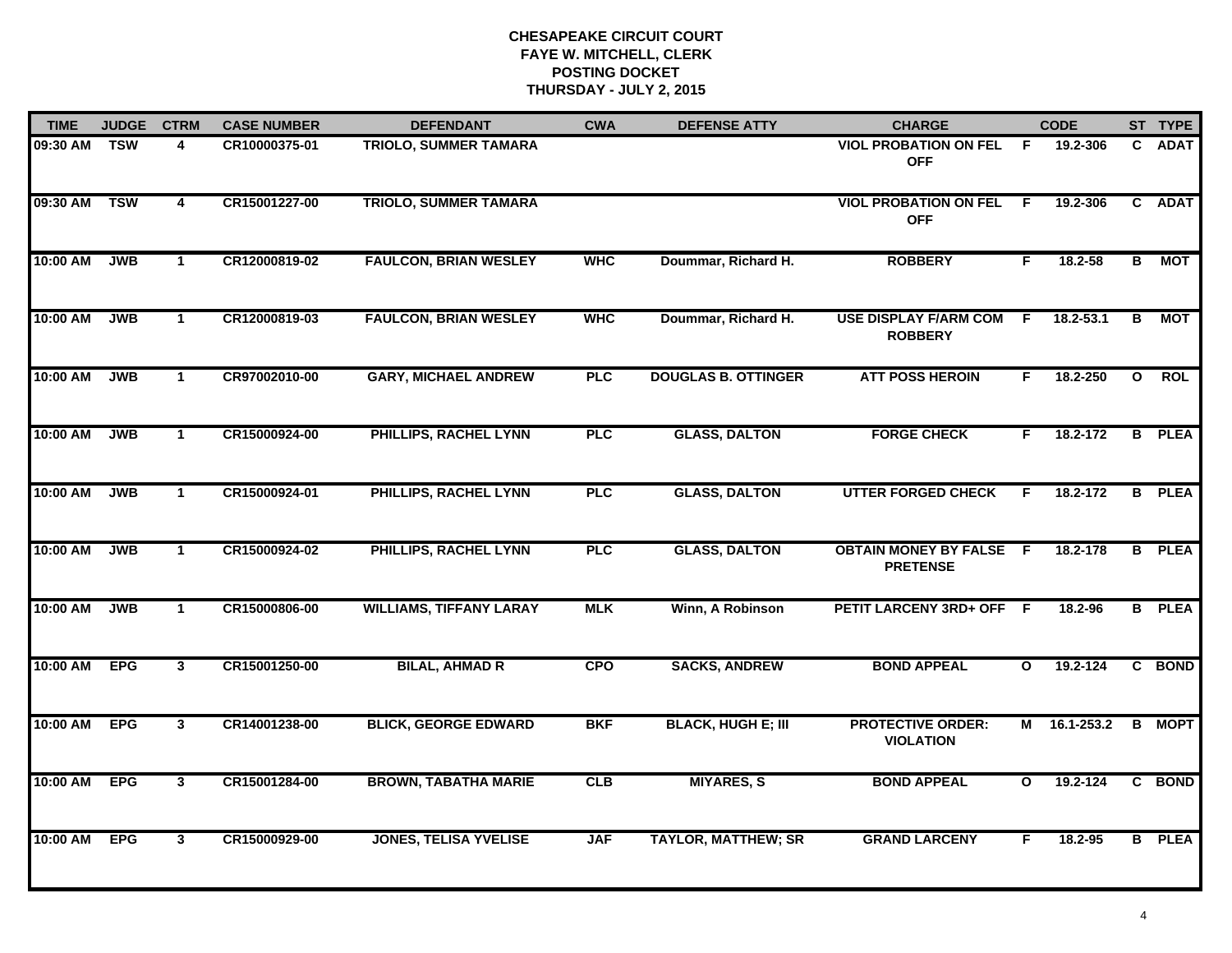| <b>TIME</b> | <b>JUDGE</b> | <b>CTRM</b> | <b>CASE NUMBER</b> | <b>DEFENDANT</b>                               | <b>CWA</b> | <b>DEFENSE ATTY</b>     | <b>CHARGE</b>                                       |   | <b>CODE</b> |    | ST TYPE     |
|-------------|--------------|-------------|--------------------|------------------------------------------------|------------|-------------------------|-----------------------------------------------------|---|-------------|----|-------------|
| 10:00 AM    | <b>EPG</b>   | 3           | CR15001304-00      | <b>NASH, LUCAS WILLIAM</b>                     | <b>SNS</b> | <b>PASS, STEPHANIE</b>  | <b>BOND APPEAL</b>                                  | O | 19.2-124    | C. | <b>BOND</b> |
| 10:00 AM    | <b>EPG</b>   |             | CR15000889-00      | <b>SHELTON, CHRISTOPHER</b><br><b>NICHOLAS</b> | <b>CPO</b> | <b>WINN, A ROBINSON</b> | <b>PWID MARIJUANA</b>                               |   | 18.2-248.1  | C. | <b>WC</b>   |
| 10:00 AM    | <b>EPG</b>   |             | CR15000889-01      | <b>SHELTON, CHRISTOPHER</b><br><b>NICHOLAS</b> | <b>CPO</b> | <b>WINN, A ROBINSON</b> | <b>PWID MARIJUANA &gt;5 LBS-</b><br><b>CONSPIRE</b> |   | 18.2-248.1  | C. | <b>WC</b>   |